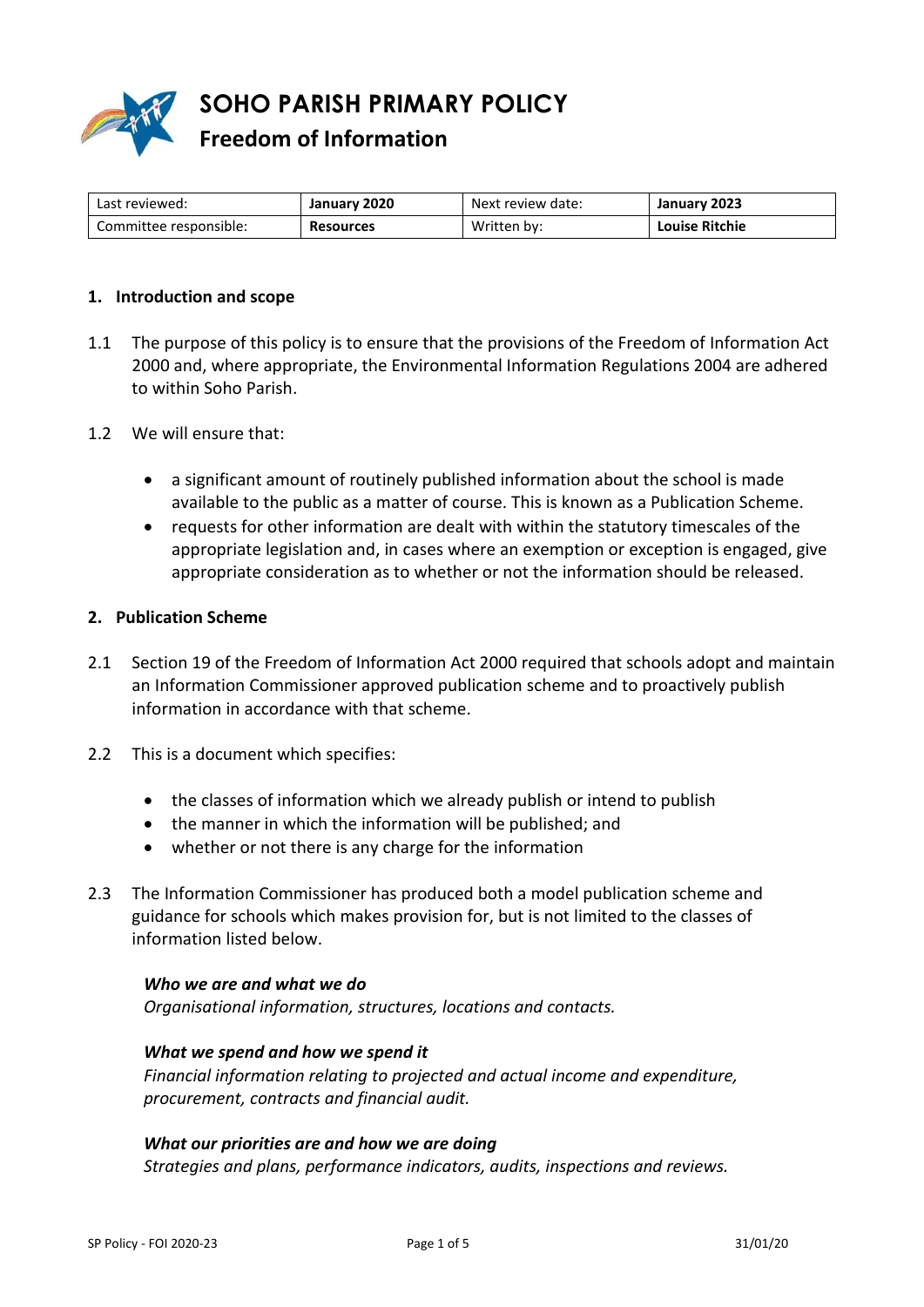## *How we make decisions*

*Decision making processes and records of decisions.* 

## *Our policies and procedures*

*Current written protocols, policies and procedures for delivering our services and responsibilities.* 

## *Lists and Registers*

*Currently maintained lists and registers only.* 

# *The Services We Offer*

*Information about the services we offer, including leaflets, guidance and newsletters produced for the public and businesses.* 

- 2.4 There is therefore an expectation on Soho Parish to make the above information available unless:
	- we do not hold it
	- it is to be withheld under a Freedom of Information exemption or Environmental Information Regulations exception; or its release is prohibited under another statute
	- the information is archived, out of date or otherwise inaccessible; or
	- it would be impractical or resource-intensive to prepare the material for routine release
- 2.5 Our publication scheme can be found on the school website and hard copies of documents can be obtained from the School as directed.
- 2.6 The Governing Body has overall responsibility for the maintenance of this scheme which will be reviewed annually and following guidance from the Information Commissioner's Office. Updated information will be placed on the publication scheme as soon as it is amended / approved.
- 2.7 We will not charge for information listed on the Publication Scheme except where specifically indicated.
- 2.8 In exceptional circumstances some information may be available only by viewing in person. Where this is the case, contact details will be provided and an appointment to view the information will be arranged within a reasonable timescale.
- 2.9 Information will be provided in the language in which it is held. Where we are legally required to translate any information, we will do so.
- 2.10 Obligations under disability and discrimination legislation and any other legislation to provide information in other forms and formats will be adhered to when providing information in accordance with this scheme.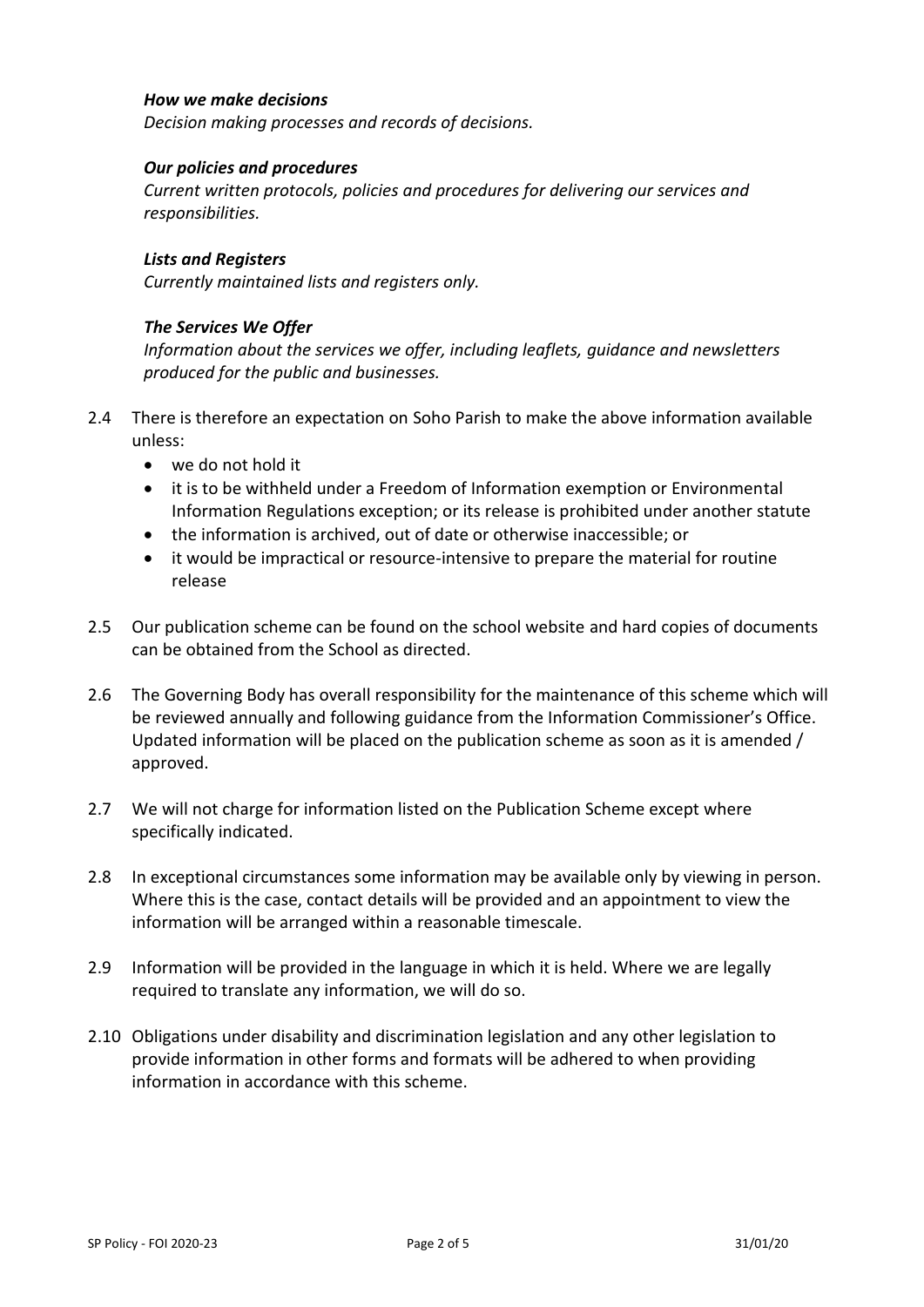# **3. Overview of requests for information not covered by our Publication Scheme**

- 3.1 The Freedom of Information Act 2000 and the Environmental Information Regulations 2004 came into force for all public bodies on 1 January 2005 and their purpose is to promote both transparency and access to recorded information.
- 3.2 Anyone can make a request for recorded information.
- 3.3 Whilst a request can be in the form of a question, rather than a request for specific documents, the school does not have to answer your question if this would mean creating new information or giving an opinion or judgment that is not already recorded.
- 3.4 We will acknowledge receipt of requests however we may need to seek clarification to establish or in some cases help you refine your request before it is deemed valid. The timescales for response commence after receipt of a valid request.
- 3.5 Upon receipt of a valid request the information sought will be communicated to the applicant within statutory timescales subject to paragraphs 3.6 – 3.9 inclusive.
- 3.6 There will be occasions where we will not supply the requested information (e.g. the school may neither hold nor be the owner of the requested information; or we may consider that an appropriate exemption or exception applies). Applicants will be informed if this is the case.
- 3.7 If any information is to be withheld both the Freedom of Information Act 2000 and the Environmental Information Regulations 2004 require a school, in their final response, to either confirm or deny whether the information sought is held (unless the act of doing so is itself exempt) and to provide details of the exemption / exception applied.
- 3.8 The application of some exemptions / exceptions allows for an extension in the response timescale. Applicants will be informed if this is the case.
- 3.9 Charges may be applied to the communication costs of some requests (e.g. reprographics, postage and packaging, copying) and if this is the case requesters will be informed in advance. On these occasions the information will be collated upon confirmation of the requester's agreement to pay and released upon receipt of those fees.
- 3.10 Soho Parish will not charge for information listed on its publication scheme except where specifically indicated on the scheme.
- 3.11 As part of the final response we will include details of how an applicant can request a review of their response if they remain unhappy with it. The school can be contacted within two months from the date of our response to request a review.
- 3.12 Upon receipt of a request for review, both the original request and our initial response will be independently reviewed by the Chair of Governors or a nominated Governor. They will uphold or not uphold the original response in full or in part. Further clarification may be sought if the complaint is not clear.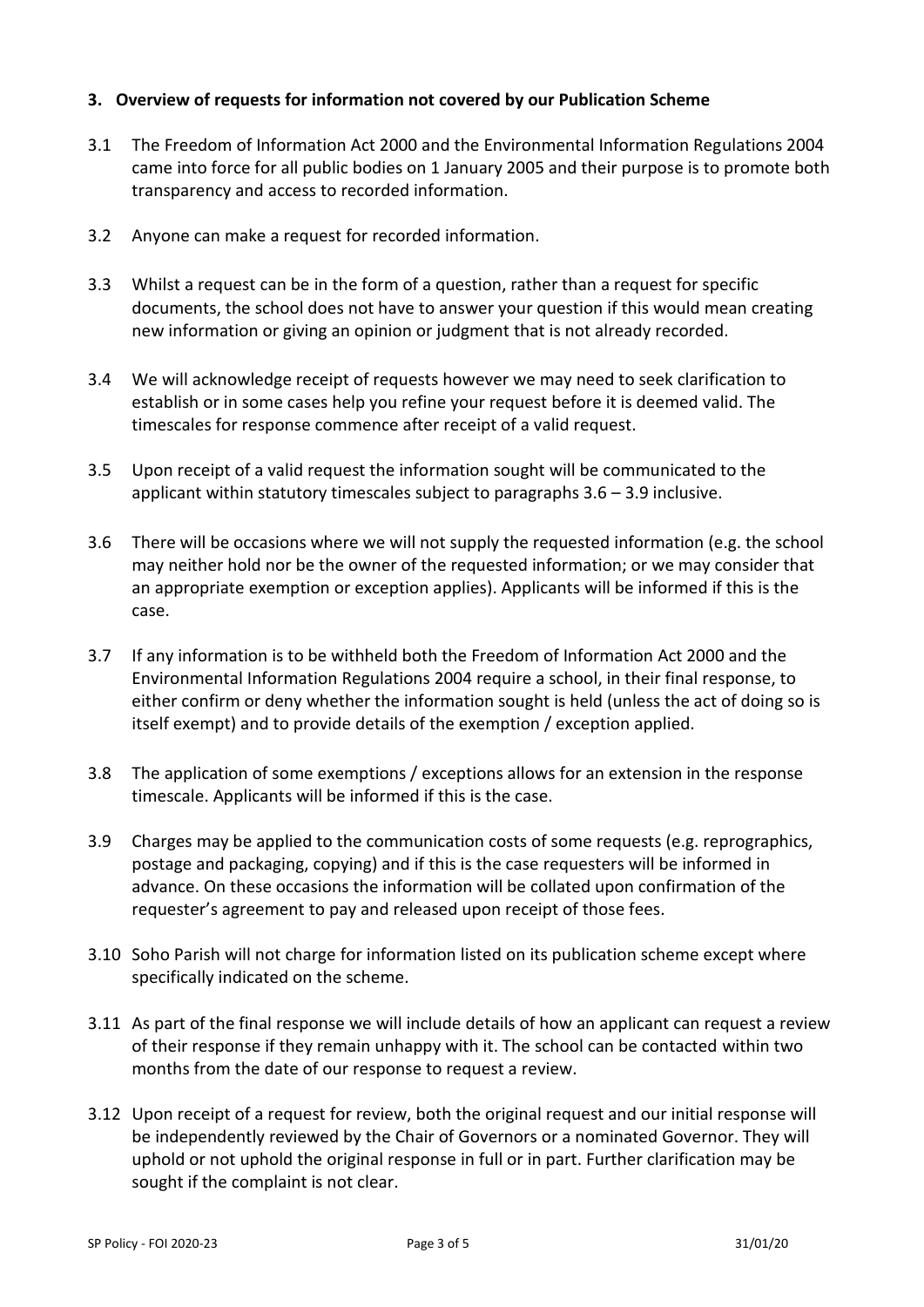- 3.13 Complaints which are not relevant to the response under the Freedom of Information Act 2000 or the Environmental Information Regulations 2004 will not be considered under the review process.
- 3.14 The reviewed response will be communicated to the applicant within 25 school days from the receipt date of that request.
- 3.15 Should an applicant remain dissatisfied following our reviewed response they may contact the Information Commissioner directly at: Wycliffe House, Water Lane, Wilmslow, Cheshire SK9 5AF Telephone: 01625 545 700 [www.ico.gov.uk](http://www.ico.gov.uk/)
- 3.16 The Information Commissioner is the independent regulatory authority for both the Freedom of Information Act 2000 and Environmental Information Regulations 2004. The school will abide by the decisions of the Information Commissioners Office, unless it considers itself to have grounds for an appeal to the Information Tribunal.
- 3.17 Requests for personal data and some third party information are covered solely by the Data Protection Act 1998. Further details are available in our Data Protection Policy.

# **4. Roles and responsibilities**

- 4.1 The Headteacher has overall responsibility for both Freedom of Information and Environmental Information Regulations in the school however day to day responsibility may be delegated to another member of the senior leadership team.
- 4.2 The Qualified Person for determining whether disclosure would be likely to prejudice the effective conduct of public affairs should the Section 3.6 Exemption be engaged is the Chair of Governors.
- 4.3 A nominated member of the Governing body with no prior involvement will be responsible for reviewing any complaints about the schools application of the relevant legislation should they be received. Dependent on prior involvement this is usually the Chair of Governors.

# **5. Handling and tracking of requests**

5.1 Requests for information under the Freedom of Information Act should be in writing and whilst all members of staff will assist any requester where possible, we have a designated email address to assist with prompt processing: [office@sohoparish.co.uk](mailto:admin@stgeorge.camden.sch.uk) 23 Great Windmill St London W1D 7LF

Telephone number: 020 7432 7320

5.2 All requests for information will be logged by the School Office and tracked thereafter. This will assist us in ensuring that timescales are met and assist identification of repeat, similar or vexatious requests.